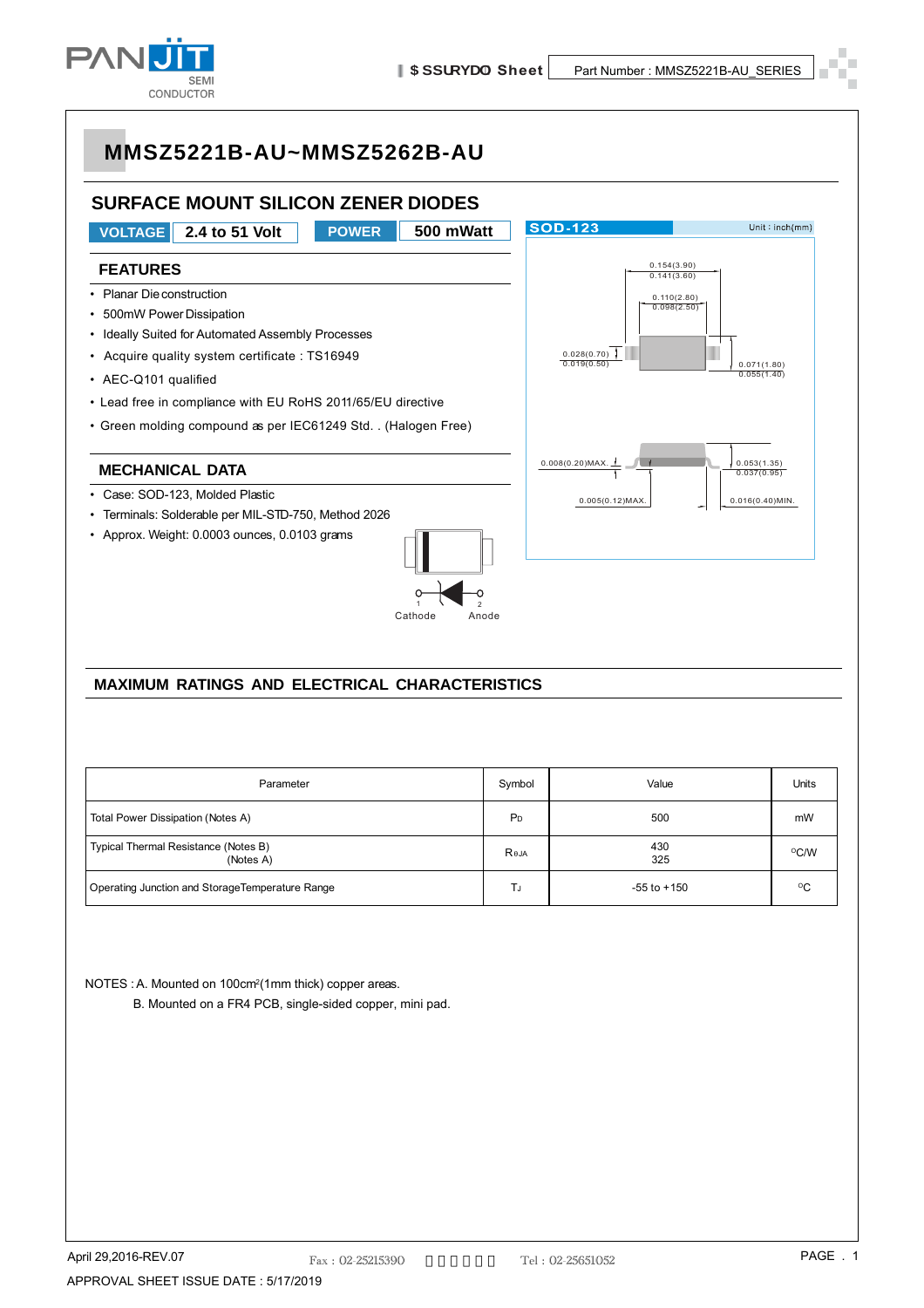

|                     | Nominal Zener Voltage |        | Max. Zener Impedance       |                |                |           | Max Reverse<br>Leakage Current |              | Marking      |                |
|---------------------|-----------------------|--------|----------------------------|----------------|----------------|-----------|--------------------------------|--------------|--------------|----------------|
| Part Number         | Vz @ Izt              |        | $ZzT \n\mathcal{Q}$   $zT$ |                |                | Zzk @ Izk |                                | IR @ VR      |              |                |
|                     | Nom. V                | Min. V | Max. V                     | Ω              | mA             | Ω         | mA                             | μA           | $\vee$       |                |
| 500 mW Zener Diodes |                       |        |                            |                |                |           |                                |              |              |                |
| MMSZ5221B-AU        | 2.4                   | 2.28   | 2.52                       | 30             | 20             | 1200      | 0.25                           | 100          | $\mathbf{1}$ | C <sub>1</sub> |
| MMSZ5222B-AU        | 2.5                   | 2.38   | 2.63                       | 30             | 20             | 1250      | 0.25                           | 100          | 1            | C <sub>2</sub> |
| MMSZ5223B-AU        | 2.7                   | 2.57   | 2.84                       | 30             | 20             | 1300      | 0.25                           | 75           | $\mathbf{1}$ | C <sub>3</sub> |
| MMSZ5224B-AU        | 2.8                   | 2.66   | 2.94                       | 30             | 20             | 1400      | 0.25                           | 75           | $\mathbf{1}$ | C <sub>4</sub> |
| MMSZ5225B-AU        | 3                     | 2.85   | 3.15                       | 30             | 20             | 1600      | 0.25                           | 50           | 1            | C <sub>5</sub> |
| MMSZ5226B-AU        | 3.3                   | 3.14   | 3.47                       | 28             | 20             | 1600      | 0.25                           | 25           | 1            | D <sub>1</sub> |
| MMSZ5227B-AU        | 3.6                   | 3.42   | 3.78                       | 24             | 20             | 1700      | 0.25                           | 15           | $\mathbf{1}$ | D <sub>2</sub> |
| MMSZ5228B-AU        | 3.9                   | 3.71   | 4.1                        | 23             | 20             | 1900      | 0.25                           | 10           | $\mathbf{1}$ | D <sub>3</sub> |
| MMSZ5229B-AU        | 4.3                   | 4.09   | 4.52                       | 22             | 20             | 2000      | 0.25                           | 5            | $\mathbf{1}$ | D4             |
| MMSZ5230B-AU        | 4.7                   | 4.47   | 4.94                       | 19             | 20             | 1900      | 0.25                           | 5            | 2            | D <sub>5</sub> |
| MMSZ5231B-AU        | 5.1                   | 4.85   | 5.36                       | 17             | 20             | 1600      | 0.25                           | 5            | 2            | E <sub>1</sub> |
| MMSZ5232B-AU        | 5.6                   | 5.32   | 5.88                       | 11             | 20             | 1600      | 0.25                           | 5            | 3            | E <sub>2</sub> |
| MMSZ5233B-AU        | 6.0                   | 5.70   | 6.30                       | $\overline{7}$ | 20             | 1600      | 0.25                           | 5            | 3.5          | E <sub>3</sub> |
| MMSZ5234B-AU        | 6.2                   | 5.89   | 6.51                       | $\overline{7}$ | 20             | 1000      | 0.25                           | 5            | 4            | E4             |
| MMSZ5235B-AU        | 6.8                   | 6.46   | 7.14                       | 5              | 20             | 750       | 0.25                           | 3            | 5            | E <sub>5</sub> |
| MMSZ5236B-AU        | 7.5                   | 7.13   | 7.88                       | 6              | 20             | 500       | 0.25                           | 3            | 6            | F <sub>1</sub> |
| MMSZ5237B-AU        | 8.2                   | 7.79   | 8.61                       | 8              | 20             | 500       | 0.25                           | 3            | 6            | F <sub>2</sub> |
| MMSZ5238B-AU        | 8.7                   | 8.27   | 9.14                       | 8              | 20             | 600       | 0.25                           | 3            | 6.5          | F <sub>3</sub> |
| MMSZ5239B-AU        | 9.1                   | 8.65   | 9.56                       | 10             | 20             | 600       | 0.25                           | 3            | 6.5          | F <sub>4</sub> |
| MMSZ5240B-AU        | 10                    | 9.5    | 10.5                       | 17             | 20             | 600       | 0.25                           | 3            | 8            | F <sub>5</sub> |
| MMSZ5241B-AU        | 11                    | 10.45  | 11.55                      | 22             | 20             | 600       | 0.25                           | 2            | 8.4          | H1             |
| MMSZ5242B-AU        | 12                    | 11.4   | 12.6                       | 30             | 20             | 600       | 0.25                           | $\mathbf{1}$ | 9.1          | H <sub>2</sub> |
| MMSZ5243B-AU        | 13                    | 12.35  | 13.65                      | 13             | 9.5            | 600       | 0.25                           | 0.5          | 9.9          | H <sub>3</sub> |
| MMSZ5244B-AU        | 14                    | 13.3   | 14.7                       | 15             | 9              | 600       | 0.25                           | 0.1          | 10.5         | H <sub>4</sub> |
| MMSZ5245B-AU        | 15                    | 14.25  | 15.75                      | 16             | 8.5            | 600       | 0.25                           | 0.1          | 11           | H <sub>5</sub> |
| MMSZ5246B-AU        | 16                    | 15.2   | 16.8                       | 17             | 7.8            | 600       | 0.25                           | 0.1          | 12           | J1             |
| MMSZ5247B-AU        | 17                    | 16.15  | 17.85                      | 19             | 7.5            | 600       | 0.25                           | 0.1          | 13           | J2             |
| MMSZ5248B-AU        | 18                    | 17.1   | 18.9                       | 21             | $\overline{7}$ | 600       | 0.25                           | 0.1          | 14           | JЗ             |
| MMSZ5249B-AU        | 19                    | 18.05  | 19.95                      | 23             | 6.6            | 600       | 0.25                           | 0.1          | 14           | J4             |
| MMSZ5250B-AU        | 20                    | 19     | 21                         | 25             | 6.2            | 600       | 0.25                           | 0.1          | 15           | J5             |
| MMSZ5251B-AU        | 22                    | 20.9   | 23.1                       | 29             | 5.6            | 600       | 0.25                           | 0.1          | 17           | K1             |
| MMSZ5252B-AU        | 24                    | 22.8   | 25.2                       | 33             | 5.2            | 600       | 0.25                           | 0.1          | 18           | K <sub>2</sub> |
| MMSZ5253B-AU        | 25                    | 23.75  | 26.25                      | 35             | 5.0            | 600       | 0.25                           | 0.1          | 19           | K3             |
| MMSZ5254B-AU        | 27                    | 25.65  | 28.35                      | 41             | $5^{\circ}$    | 600       | 0.25                           | 0.1          | 21           | K4             |
| MMSZ5255B-AU        | 28                    | 26.6   | 29.4                       | 44             | 4.5            | 600       | 0.25                           | 0.1          | 21           | K5             |
| MMSZ5256B-AU        | 30                    | 28.5   | 31.5                       | 49             | 4.2            | 600       | 0.25                           | 0.1          | 23           | M1             |
| MMSZ5257B-AU        | 33                    | 31.35  | 34.65                      | 58             | 3.8            | 700       | 0.25                           | 0.1          | 25           | M2             |
| MMSZ5258B-AU        | 36                    | 34.2   | 37.8                       | 70             | 3.4            | 700       | 0.25                           | 0.1          | 27           | M3             |
| MMSZ5259B-AU        | 39                    | 37.05  | 40.95                      | 80             | 3.2            | 800       | 0.25                           | 0.1          | 30           | M4             |
| MMSZ5260B-AU        | 43                    | 40.85  | 45.15                      | 93             | 3              | 900       | 0.25                           | 0.1          | 33           | M5             |
| MMSZ5261B-AU        | 47                    | 44.65  | 49.35                      | 105            | 2.7            | 1000      | 0.25                           | 0.1          | 36           | N1             |
| MMSZ5262B-AU        | 51                    | 48.45  | 53.55                      | 125            | 2.5            | 1100      | 0.25                           | 0.1          | 39           | N2             |
|                     |                       |        |                            |                |                |           |                                |              |              |                |

April 29,2016-REV.07 **PAGE . 2 PAGE . 2 PAGE . 2 PAGE . 2** APPROVAL SHEET ISSUE DATE : 5/17/2019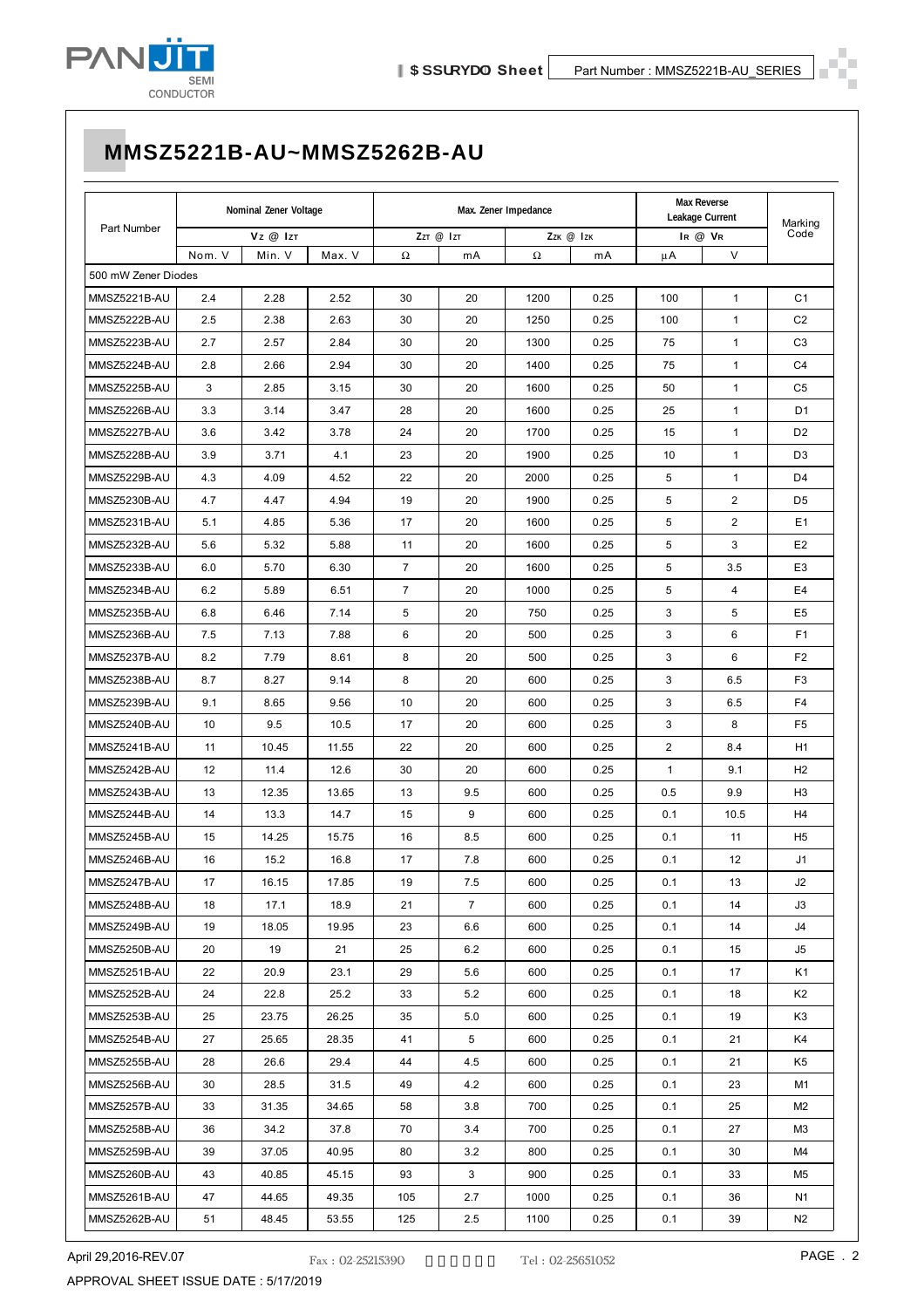

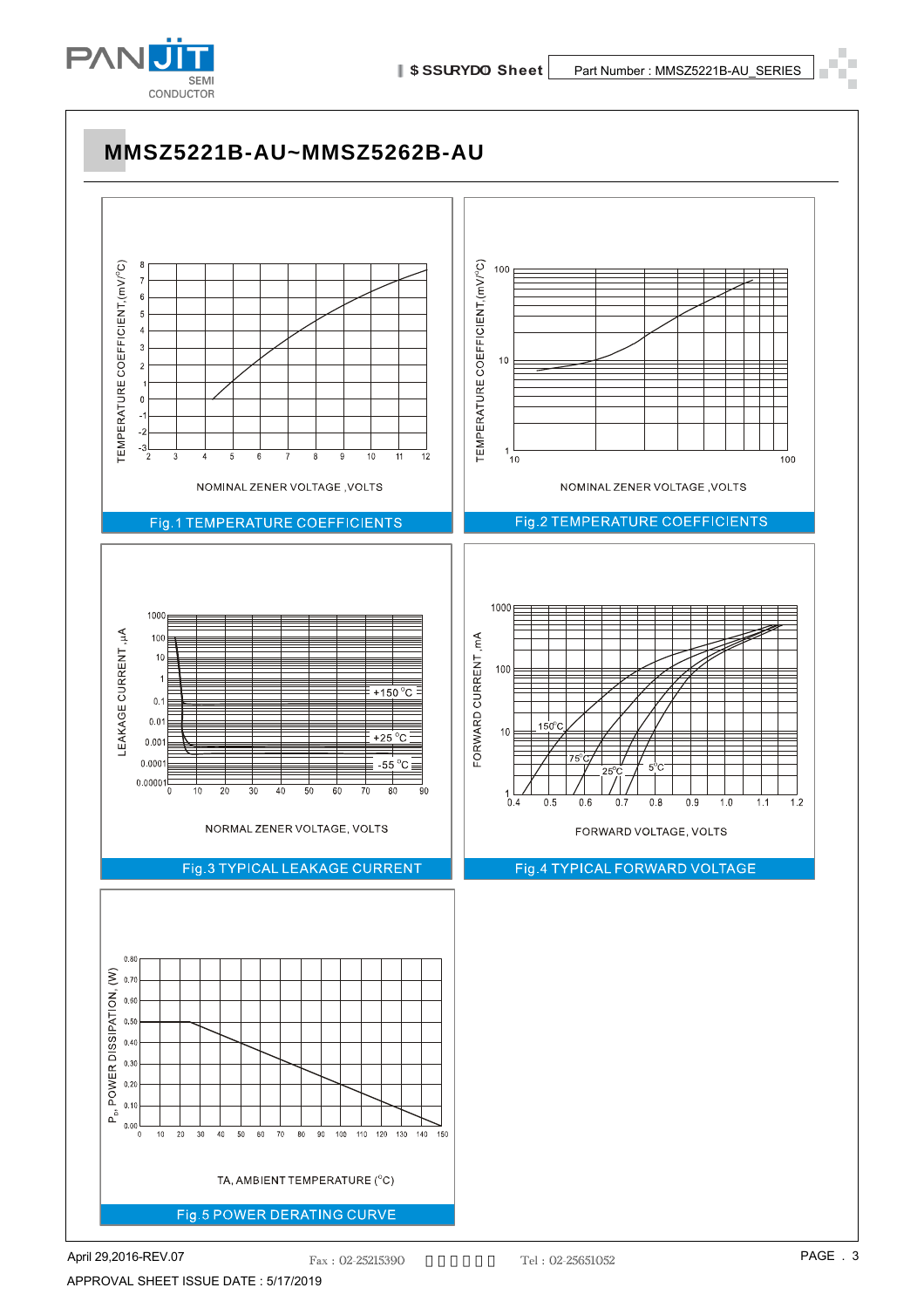

# **MMSZ5221B-AU~MMSZ5262B-AU MOUNTING PAD LAYOUT SOD-123**  $Unit : inch(mm)$ 0.167  $(4.25)$ 0.091 0.038  $\frac{0.0000}{(0.97)}$  $(2.31)$  $\frac{0.048}{(1.22)}$

#### **ORDER INFORMATION**

• Packing information

T/R - 10K per 13" plastic Reel

T/R - 3K per 7" plastic Reel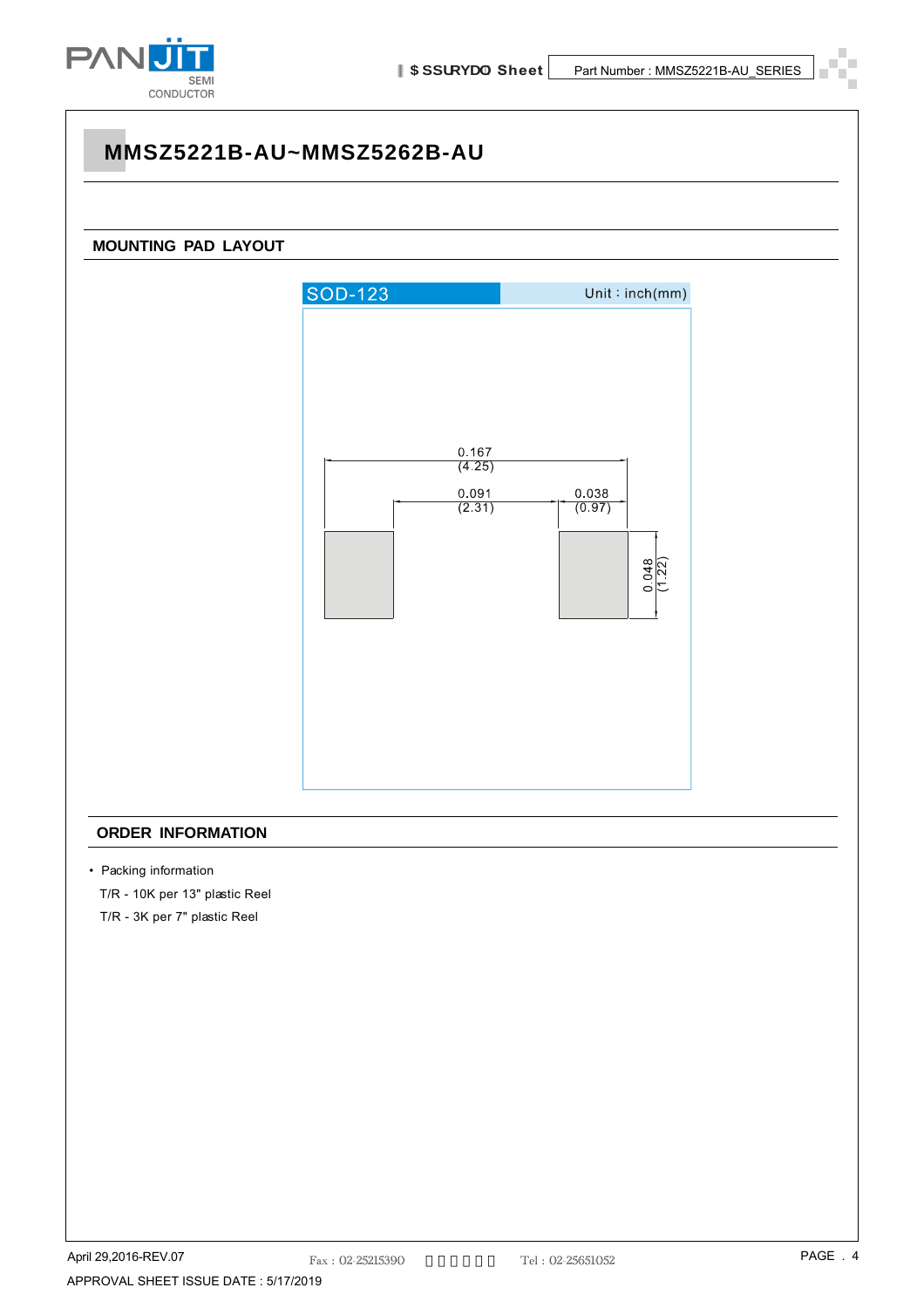

#### **Part No\_packing code\_Version**

MMSZ5221B-AU\_R1\_000A1 MMSZ5221B-AU\_R2\_000A1

#### **For example :**

**RB500V-40\_R2\_00001**

**Part No.**

**Serial number**

÷

**Version code means HF**

- **Packing size code means 13"**
- **Packing type means T/R**

| <b>Packing Code XX</b>                         |                      |                                            |                |                                                      | <b>Version Code XXXXX</b> |                                       |  |
|------------------------------------------------|----------------------|--------------------------------------------|----------------|------------------------------------------------------|---------------------------|---------------------------------------|--|
| <b>Packing type</b>                            | 1 <sup>st</sup> Code | <b>Packing size code</b>                   |                | 2 <sup>nd</sup> Code HF or RoHS 1 <sup>st</sup> Code |                           | 2 <sup>nd</sup> ~5 <sup>th</sup> Code |  |
| <b>Tape and Ammunition Box</b><br>(T/B)        | A                    | N/A                                        | 0              | <b>HF</b>                                            | $\bf{0}$                  | serial number                         |  |
| <b>Tape and Reel</b><br>(T/R)                  | R                    | 7"                                         |                | <b>RoHS</b>                                          | 1                         | serial number                         |  |
| <b>Bulk Packing</b><br>(B/P)                   | B                    | 13"                                        | $\overline{2}$ |                                                      |                           |                                       |  |
| <b>Tube Packing</b><br>(T/P)                   |                      | 26mm                                       | X              |                                                      |                           |                                       |  |
| <b>Tape and Reel (Right Oriented)</b><br>(TRR) | S                    | 52 <sub>mm</sub>                           | Υ              |                                                      |                           |                                       |  |
| <b>Tape and Reel (Left Oriented)</b><br>(TRL)  |                      | <b>PANASERT T/B CATHODE UP</b><br>(PBCU)   | U              |                                                      |                           |                                       |  |
| <b>FORMING</b>                                 | F                    | <b>PANASERT T/B CATHODE DOWN</b><br>(PBCD) | Đ              |                                                      |                           |                                       |  |